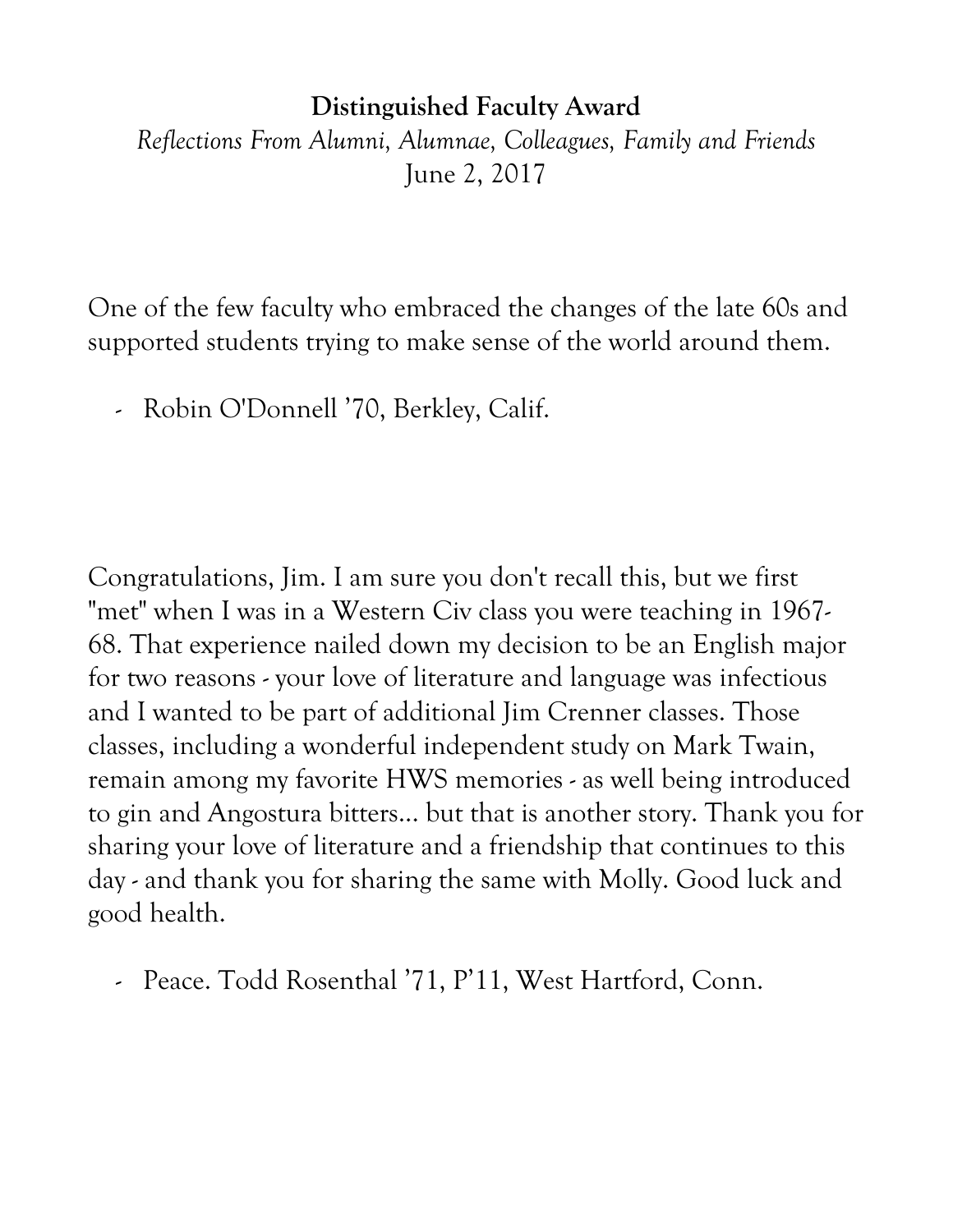My best memory is coming into class and Prof. Crenner asking us who had liked the poem *Pied Beauty* by Gerald Hopkins. Perhaps one or two people raised their hands. He looked at us calmly and said, "That's because you don't understand it." He spent the rest of the class unfolding it so that by the end of the time, we all had become caught up in its imagery and meaning. It's been my response for years now, whenever my students said they didn't like something, or whenever I feel an aversion to something. I have learned to look to understand as much as I can. By caring so much about the subjects he taught and about the students he taught, Crenner gave students a passion not only for their content but also the desire to embody the same level of passion in whatever we felt drawn to do in the future.

- Jane Abritis Herbst '72, Ronkonkoma, N.Y.

Jim Crenner (and others) were instrumental in bridging the intellectual tradition of the Colleges and the Western Civ tradition and the ferment of the seventies. They were important anchors and resources to many students finding their way in complicated times.

- James Roistacher '72, Boston, N.Y.

Jim Crenner touched many students through his teaching and example as an active poet. He achieved national recognition for Hobart and William Smith via the poetry journal he co-founded, *Seneca Review*.

- Sally Webster '74, Geneva, N.Y.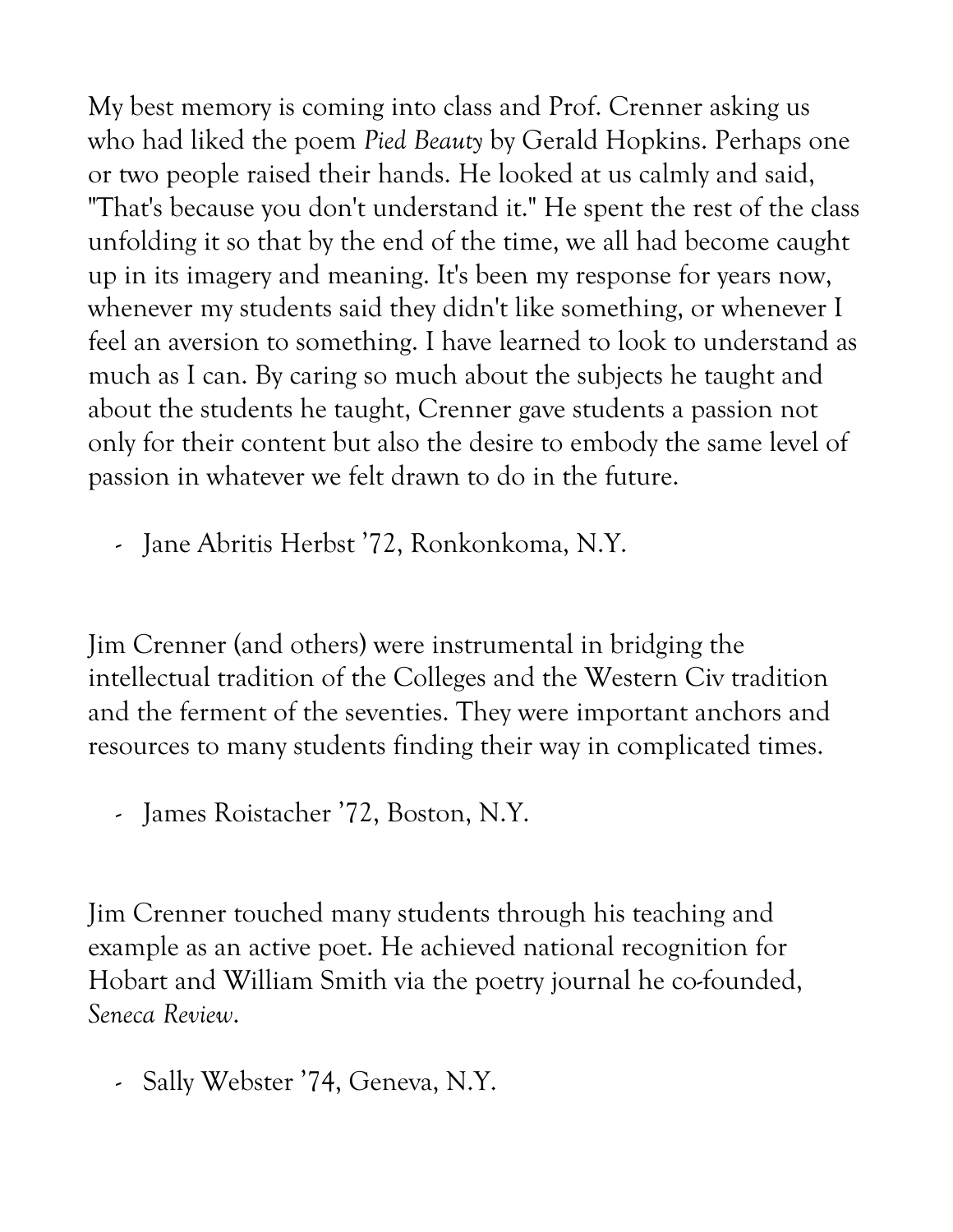Jim, thank you for the poetry, the ping pong at Houghton House (sorry about your wrist), and our time on the tennis court. Your friendship is one of my most cherished college memories.

- Beth Toher Hudson '75, Geneva, N.Y.

I took an American poetry class with Jim Crenner at 8:00 a.m. during winter term and often walked to class in the snow. I remember the smell of coffee mixed together with the melody of Whitman (and other great poet's) and Jim's passion for language. Jim 'lit' my love of poetry.

- Marjorie Scheer '75, Durham, N.C.

I still remember lectures Jim Crenner gave when I was a student. He encouraged my appreciation of literature. Jim helped me understand the relationship between poetry and visual arts; I would never would have thought to connect *The Wasteland* by T.S. Elliot and *Nude Descending a Staircase* until he pointed out the connection. And, I still remember it this many years later.

- Mary M. Collins '78, Wilmette, Ill.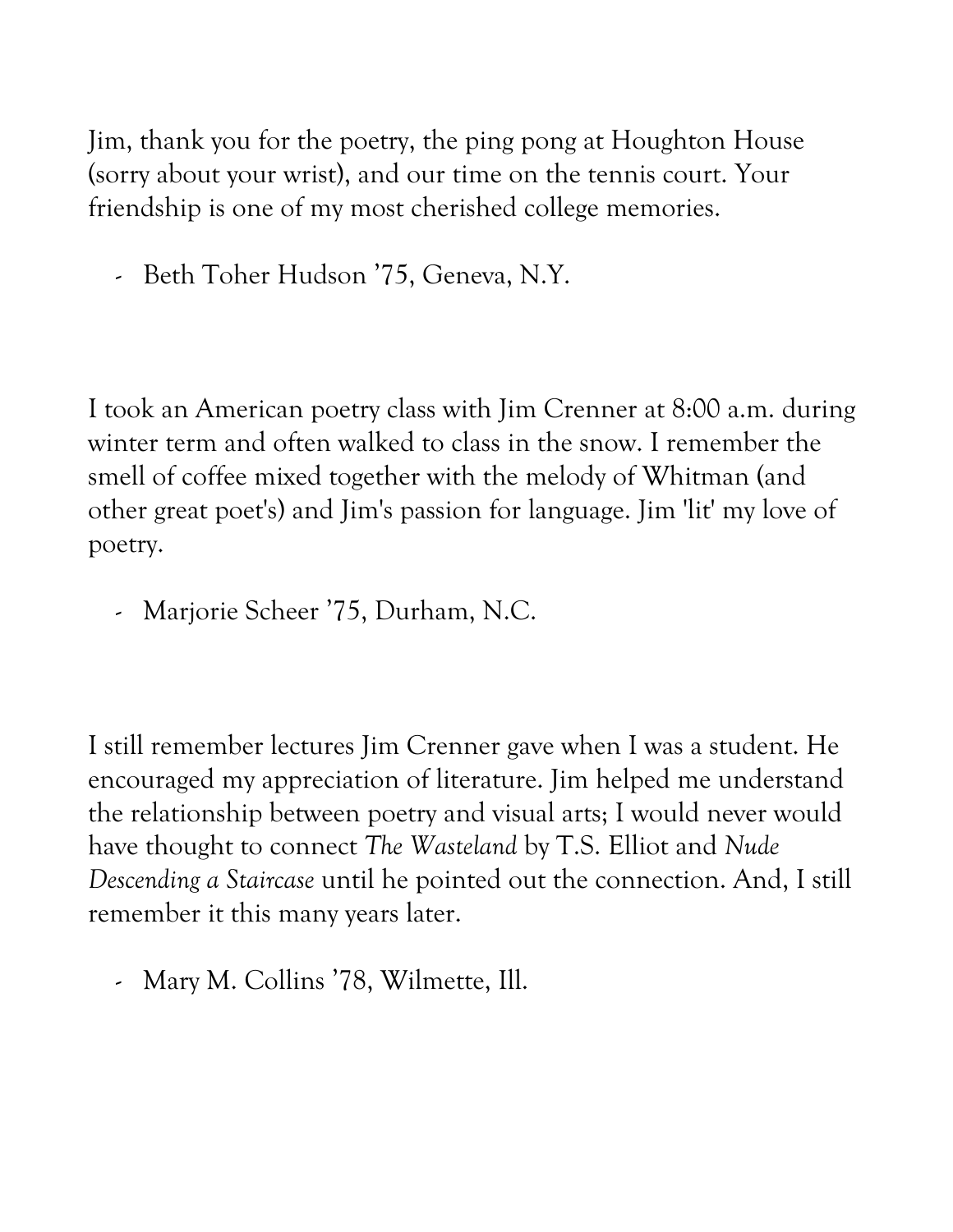I'm writing on behalf of my dad, Professor English of Emeritus Roger L. Farrand '49, P'78 and recently recognized distinguished faculty award recipient. He asked me to write for him a 'formula' for Jim Crenner:

Roger credited Jim with being formidable in any discourse and submitted a formula:

> Mark Twain + evolution = Jim Crenner iPad

(Mark Twain plus evolution over iPad equals Jim Crenner)

I don't recall what course(s) I took from Jim during my Hobart years (1974 to 1978), but I do recall his respect for the craft and much later when he said I was a better writer than I was a radio guy. He was right.

- All the best, Matt Farrand '78, Lewisburg, Pa.

Crenner was an inspired educator dedicated to his students. He sharpened minds through multi-disciplinary teaching and applied a critical yet kind discipline on students' work. He shared a love of teaching with all students.

- James F. Brennan '79, Oswego, N.Y.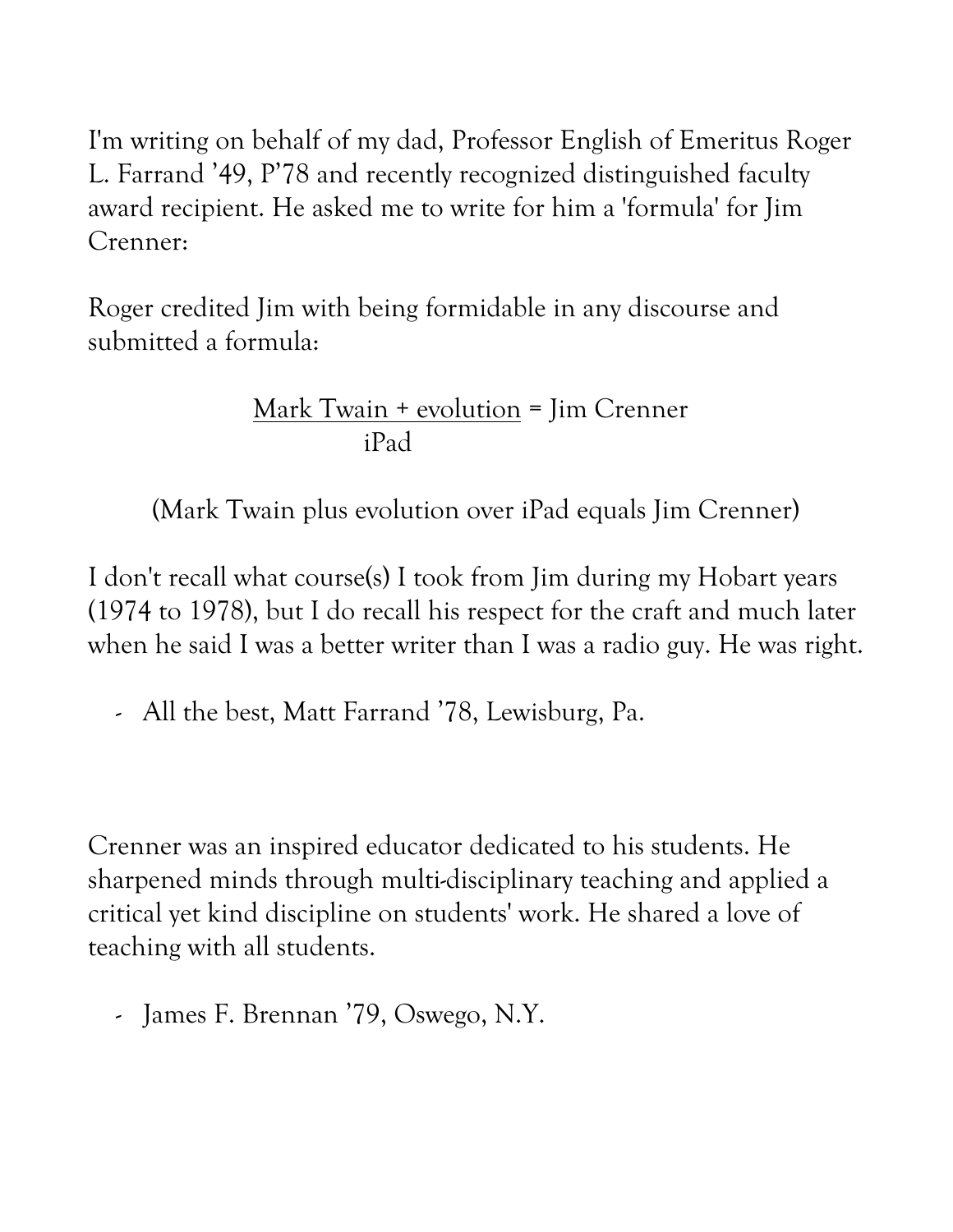My favorite professor by far. I took a poetry class and ran back home raving to my friends. The following trimester we all took short story and were hooked! Your passion for prose was addictive. I always think of and recall your prescient statement (paraphrased of course) that one day the class "reading" will be like Latin - up a creaky staircase, with cobwebs and no one will take it. OXOX

- Bettina Stammen '87, New York, N.Y.

Having recently attended an alumni trip to Rome, I had the pleasure of getting to know Jim. He is delightful and an amazingly generous individual who is dedicated to continuous learning and sharing of his knowledge He is simply a fantastic individual.

- George P. Dilworth '88, Roswell, Ga.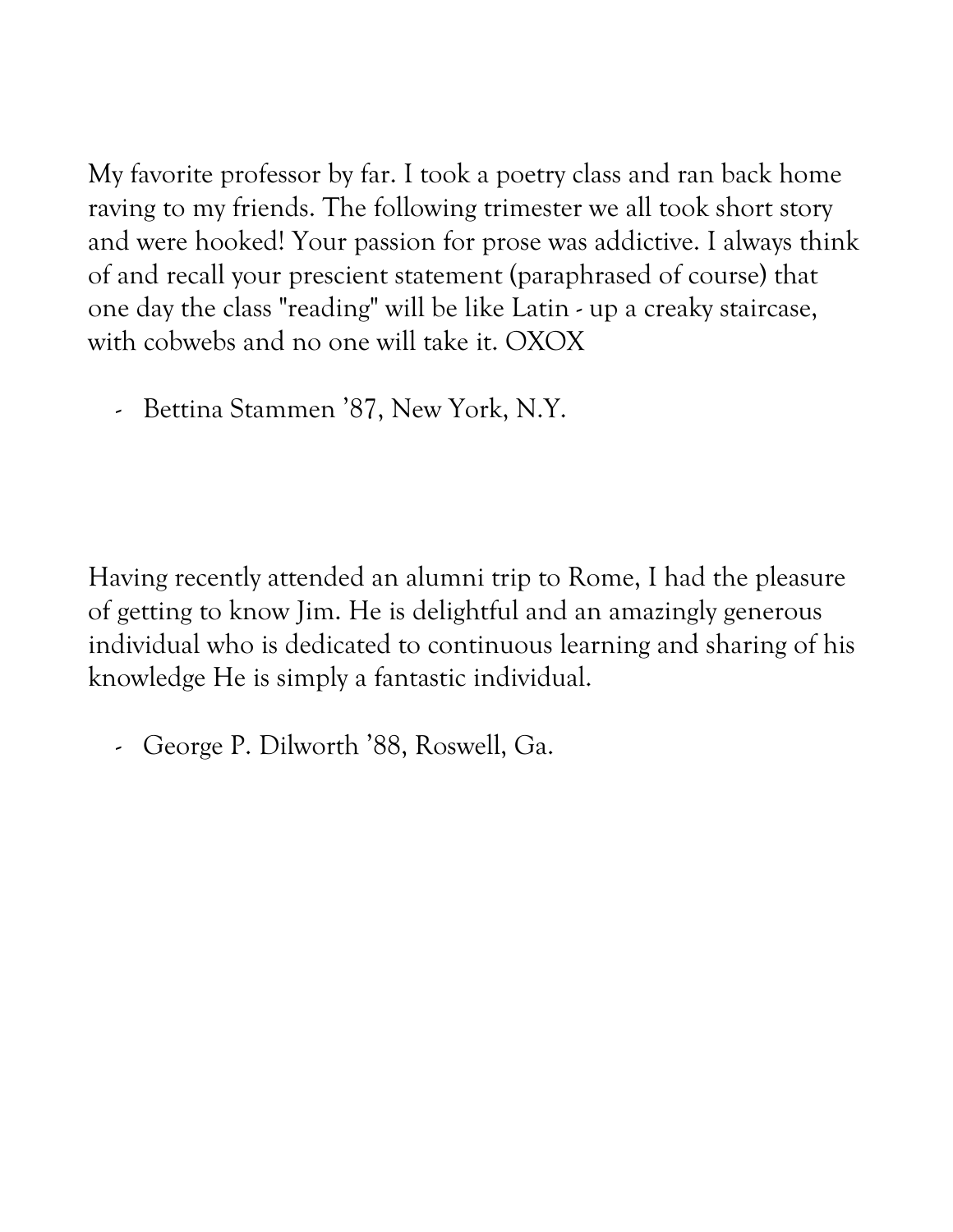I first met Jim when he was a reviewer of my baccalaureate essay thesis. He absolutely hated my thesis attempt and was not shy about letting me know! To this day, I still re-read his hilariously biting comments:

> … strength of this thesis - "the title" … ... weakness - "everything else - it is sheer gibberish"!

While I was somewhat destroyed, I was determined to recover credibility with my harsh critic! In the end, Jim's frankness was the jolt I needed to not only improve my essay, but to sharpen my overall cognitive skills as a student, and develop a lifelong love for literary analysis. I went on to work with Jim through several independent study courses and majored in English stronger with his tutelage. He still serves as my benchmark for tough love - the high standards he expected of HWS students, were clearly reinforced by his dedication to teaching and his literary passion. He remains a pivotal professor (and person) in my formative years. This Distinguished Faculty Award is well deserved!

PS: I recently shared my essay thesis rejection comments with my daughter, a high school freshmen, navigating constructive criticism from teachers. Juxtaposed them with later positive independent study feedback really helped show the evolution of what happens when really good teachers push us past our comfort level, to a place they see we are capable of reaching, though we cannot see it yet!

- Whitney Wolff '88, Talkeetna, Alaska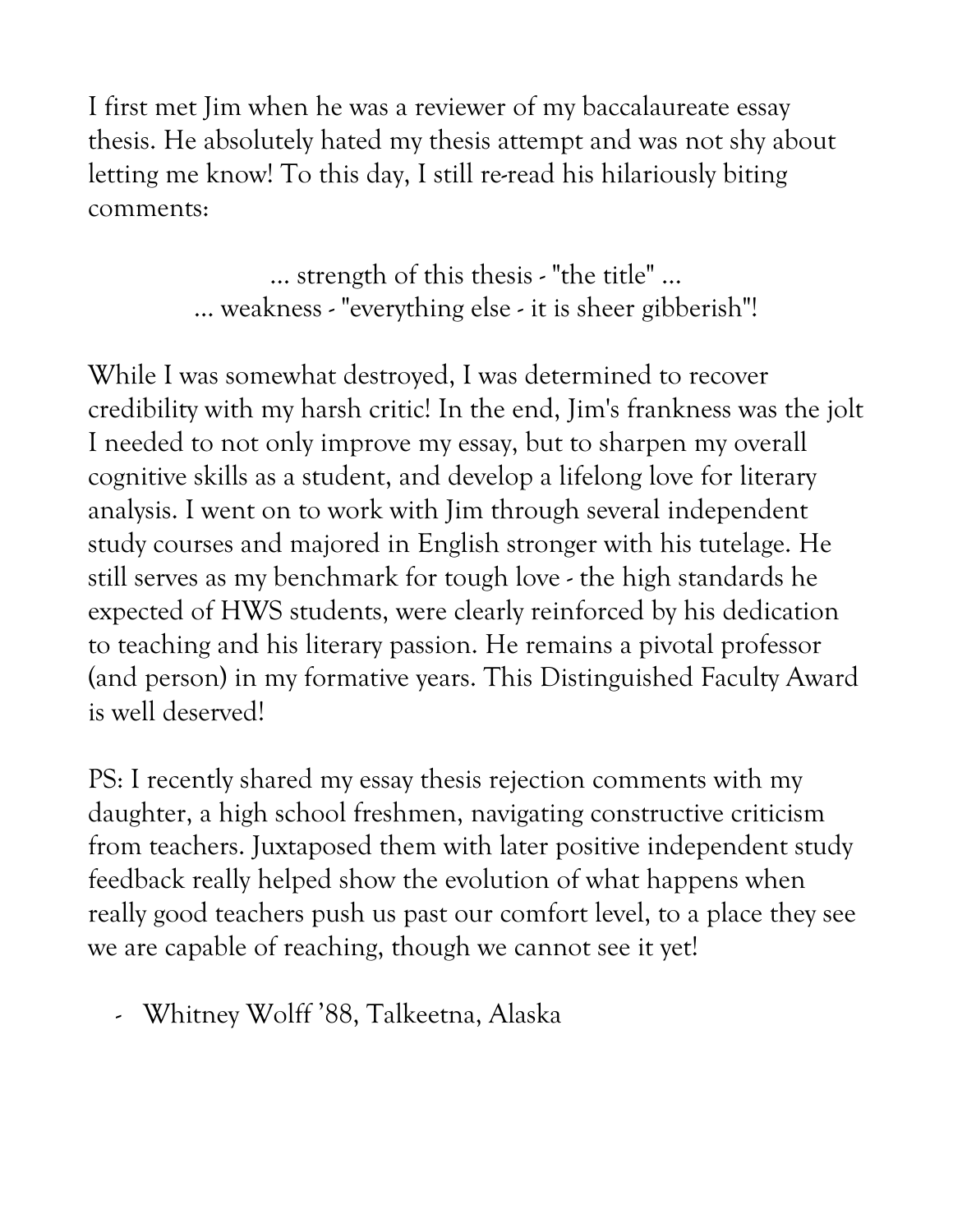I'm not bragging when I say my memory is the worst. It's not something I'm proud of, but if I don't offer up this confession I'm likely to embarrass myself (like I did when I asked an old classmate, found on Facebook after many years, who he'd taken to prom and, well…yea, you guessed it. The only thing I remember from that night is my dress, even after being reminded of my date). So when I was 36, I thought it meaningful when my boyfriend at the time, a Wall Street lawyer named Bunny, introduced me to his AA sponsor and suddenly ZING came a jolt of recognition; without skipping a beat, I knew that man was the husband of Baby Jane Holzer. The Baby Jane…her husband, Leonard, sitting across from me in a booth at a diner on the Upper East Side, eating a grilled cheese sandwich! I squealed all the way through lunch like a teeny-bopper meeting her idol, as if I were meeting Tom Wolf himself. See, Baby Jane Holzer was the star of the most inspiring piece of writing I've ever read. It blew my mind and threw open a portal to a whole new way of working with words. I felt unleashed. Suddenly these new sentences poured out of me, so easy like pop-pop-pop-pop-pop, dump them out and just let them land where they fall and hey guess what, in this New Journalism class you can get an A for that! The vivid shock of reading Girl of the Year set it as a fixture floating perpetually at the top of my shoddy memory bank, always gleaming, always glossy, never buried under the sticky dust that coats most of my mental clutter. It was glorious and gave me a foundation for my own creative written expression. I can't be grateful enough for that. At graduation I was given an award for the essay I wrote for that class…without question my proudest academic achievement. It was a true story about being raped at a frat party (as a high school student in Ohio), and telling it should have been terrifying… except that now I was given a form through which to tell it that felt safe to be real and honest. I wrote a damned good story, but much more than that, I wrote my story. Reflecting on my life as a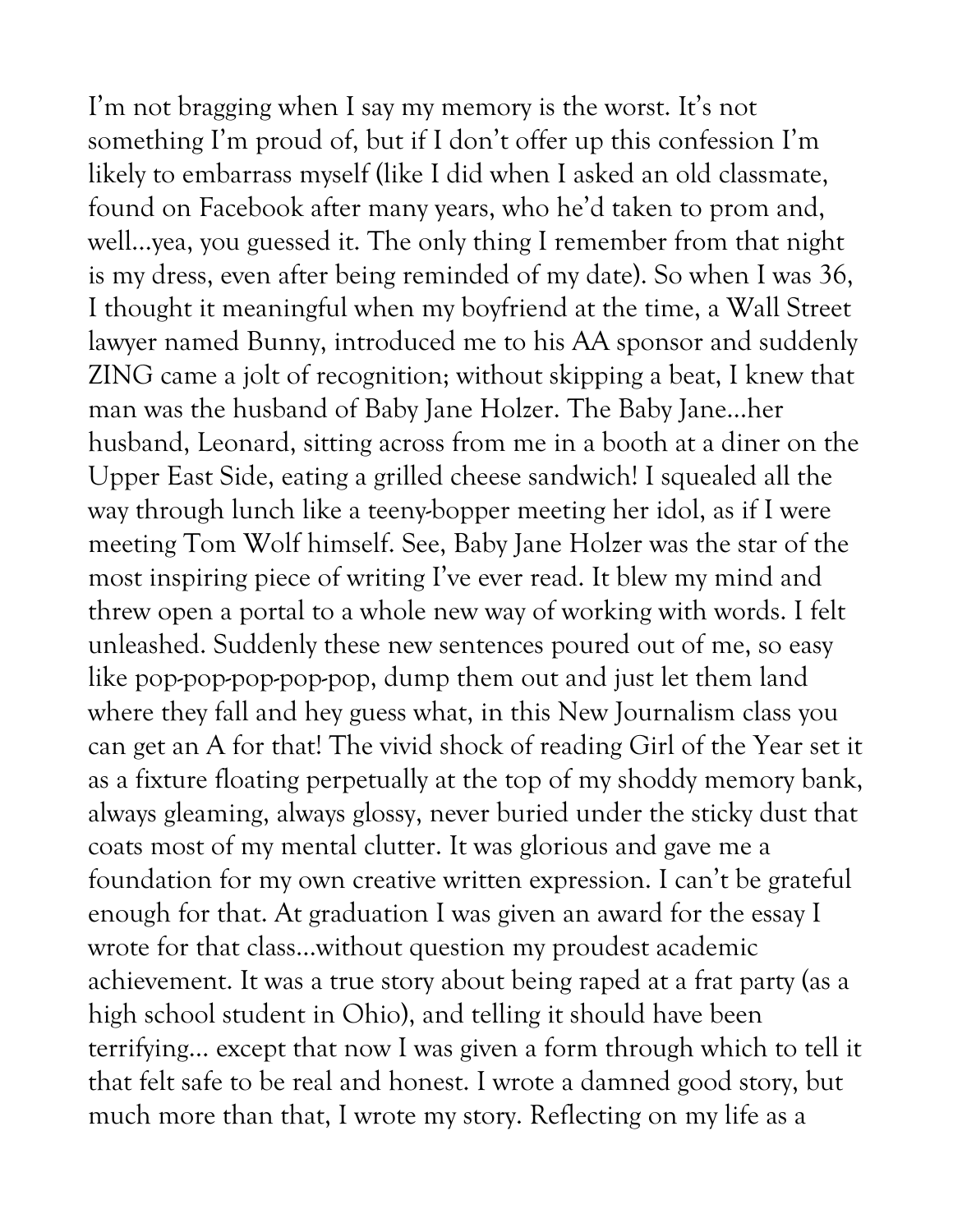"rape survivor" (blech), I can see exactly when and where and how I came through to the side of healthy, of having-dealt-with-it, indelibly and completely. My days at William Smith gradually ate away at the searing, scarring belief that I had deserved what had happened to me, but it was specifically writing and sharing that essay in that class that finally let me own my experience with real strength. In particular, it was your steady compassion and encouragement – and always good humor -- that gave me the guts to stand up and tell the world ("the world") that I'd been raped and I wasn't going to feel guilty about it. So not only did your guidance lead me to my voice as a writer, that guidance quite literally led me to…..well, to me. Literally me. I would be profoundly different if not for your great teaching and genuine friendship. And even after years of Friday lunch of poached eggs and a game of pool at Sweet Sue's Diner, even decades into middle age…I still, STILL can't call you "Jim". Of all the people in the entire world, I hold you and you alone in such regard that I feel nearly incapable of addressing you – or even referring to you – by your first name.

- Niki Korda '90, Dorset, Ontario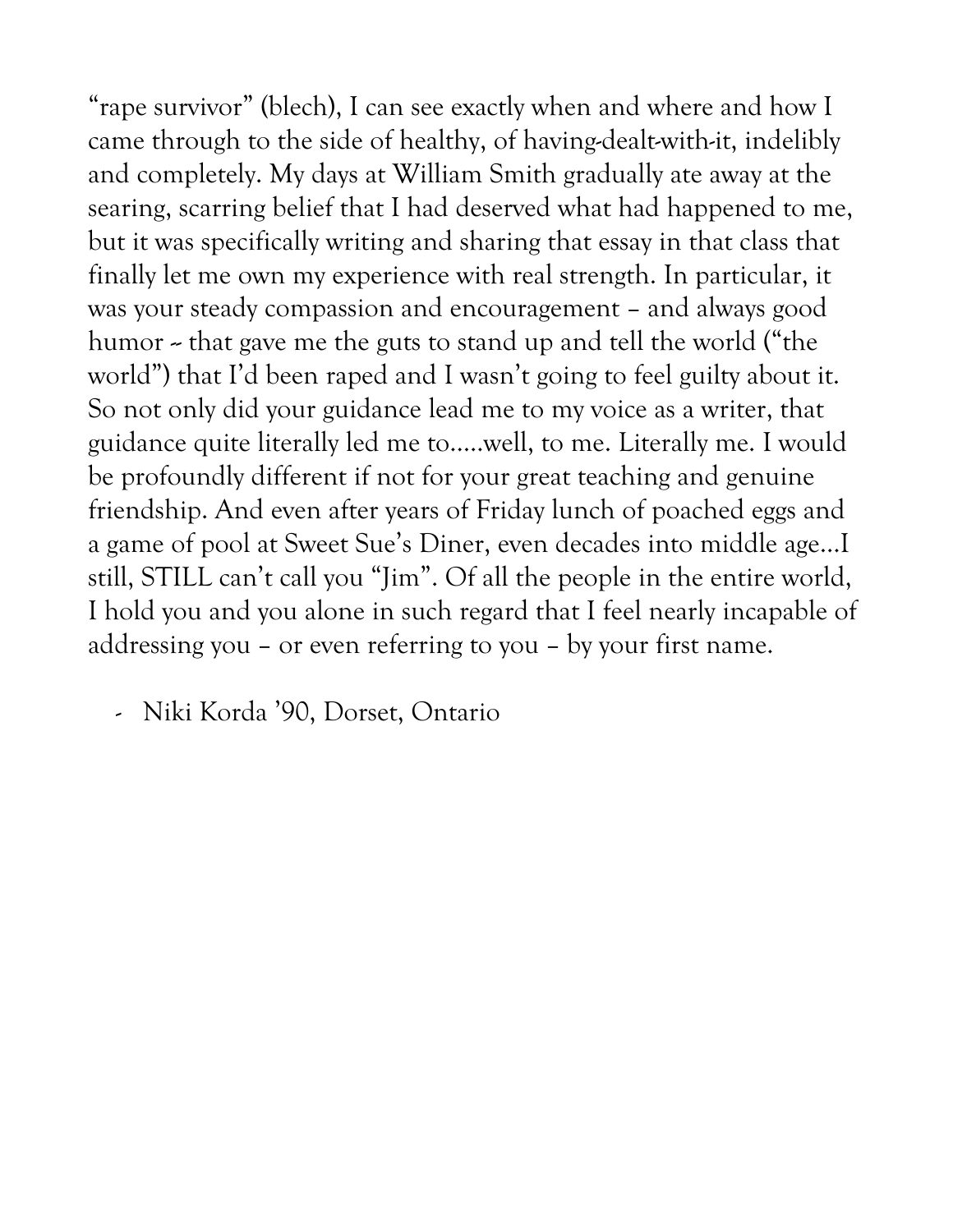Professor Crenner is an impressive, inspirational teacher. My last year at HWS (I graduated in 1991), I took a class with Professor Crenner on Dickinson, Poe, and Frost. We read the three writers closely and carefully. In our classroom discussions, Professor Crenner posed probing questions. Years later, I still remember how he guided us through the terrifying implications of Robert Frost's foreboding worldview. He also was extremely generous with his time. I was working with Professor David Weiss on an honors thesis in creative writing. Several times Professor Crenner met with me to discuss the poems and short stories I was writing, offering very helpful suggestions and encouragement. In addition to the particular ideas he shared, the fact that he took my writing so seriously was enormously heartening. I learned a great deal from him and remain very grateful.

- David Caplan '91, Columbus, Ohio

I did an independent study with Professor Crenner and he was a great mentor throughout the process.

- Katherine Howard Marvel '91, Marion, Mass.

James Crenner was an excellent teacher of English, who made the subject come alive.

- Jennifer Flaherty Schultz '92, Red Bank, N.J.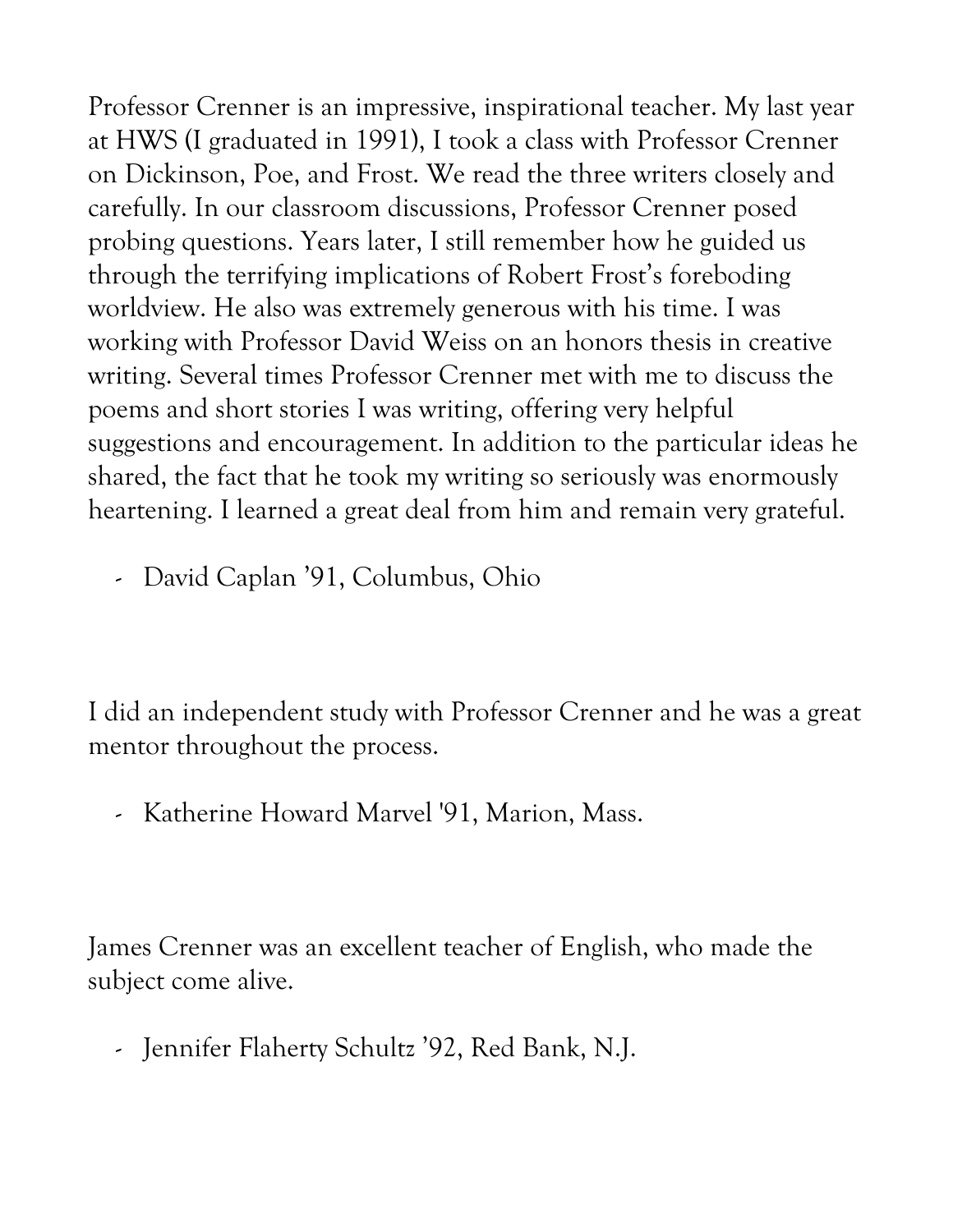When I arrived at William Smith College, I swore I wouldn't be an English major, but taking Professor Crenner's class changed my mind. I enjoyed the way he took apart the poetry we read and delved deeper into the readings than I had before. Thank you for opening my eyes to the beauty of the written word.

- Jennifer Keller '93, Fairfield, Conn.

Professor Crenner was my advisor from 1989-1993. We weren't able to declare a major until spring term of sophomore year and I said to Professor Crenner, earlier in my sophomore year, "Why can't I just declare it? I already know what I want. I want to be an English major and teach high school English." He cheerfully said, "You're 19! How do YOU know what you want?" I believe I responded with mock indignation and felt he didn't know me well enough to know how sure I was. It turns out, a few years later, I would trade teaching for mental health. I have been a therapist for almost 20 years, and when I'm working with a young person who is considering what to do with their life, I often share that story. Thank you, Professor Crenner, for the great story and for your prescient wisdom.

- Jennifer Kozlowski Pietrzak '93, Hendersen, Nev.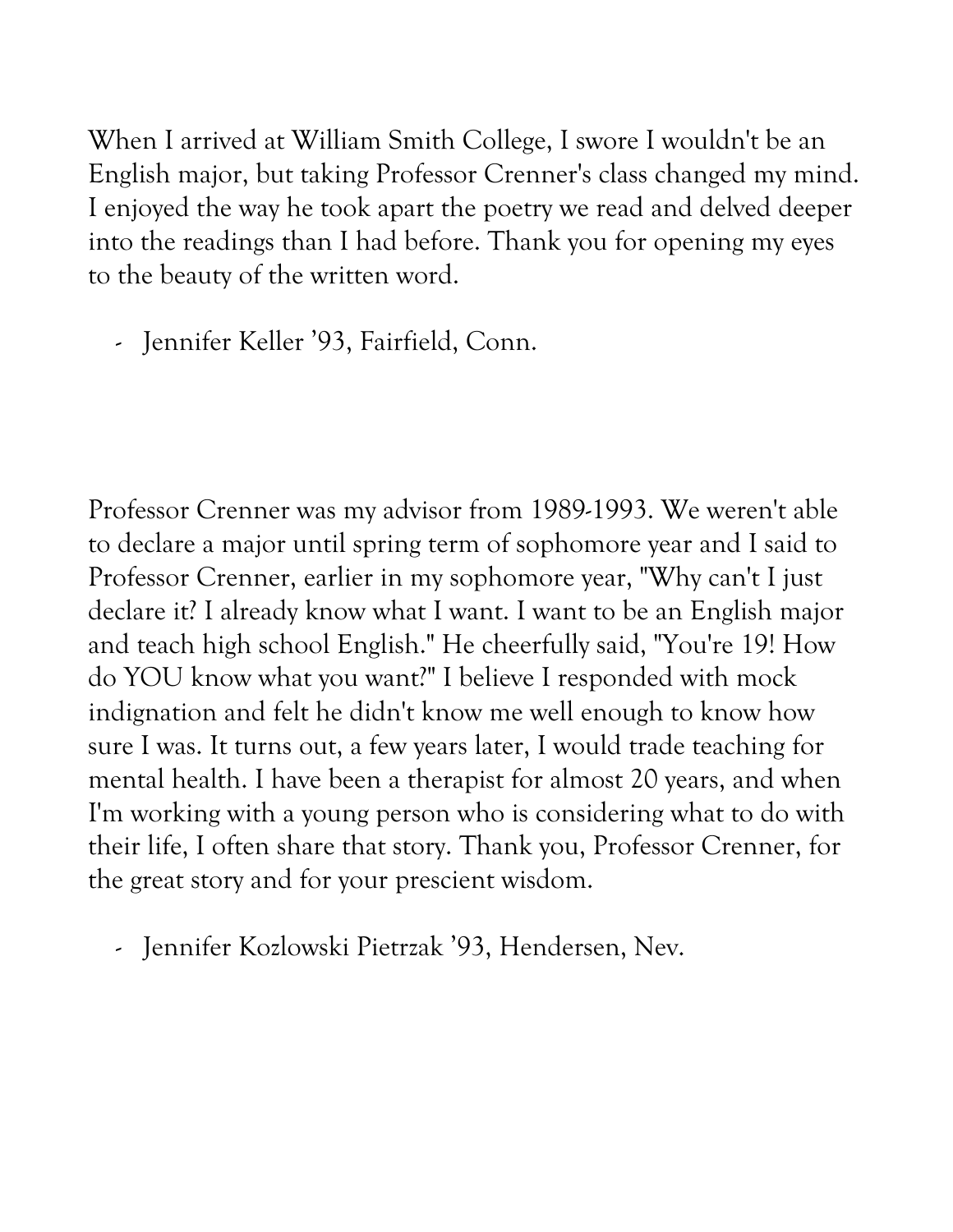I was an English major when I attended Hobart from 1989 to 1993. My father was terminally ill my last year of school. I couldn't be more grateful to the English department at that time for their love and support during an incredibly difficult time in my personal life. I will always look back at my last year at Hobart fondly because of the support I received from faculty and advisors. While losing my father was difficult, the memories and experiences I gained from the Colleges will last a lifetime.

- Geoffrey Todebush '93, Brooklyn, N.Y.

Professor Crenner taught my freshman seminar and was also my first advisor. He was responsible for helping me understand to develop my thoughts and ideas but instilled a curiosity that helped me through my years at HWS. He was always very helpful and I always appreciated his guidance. I saw him help many other students as well and appreciate everything he did for us.

- Ramon F. Baez '00, New York, N.Y.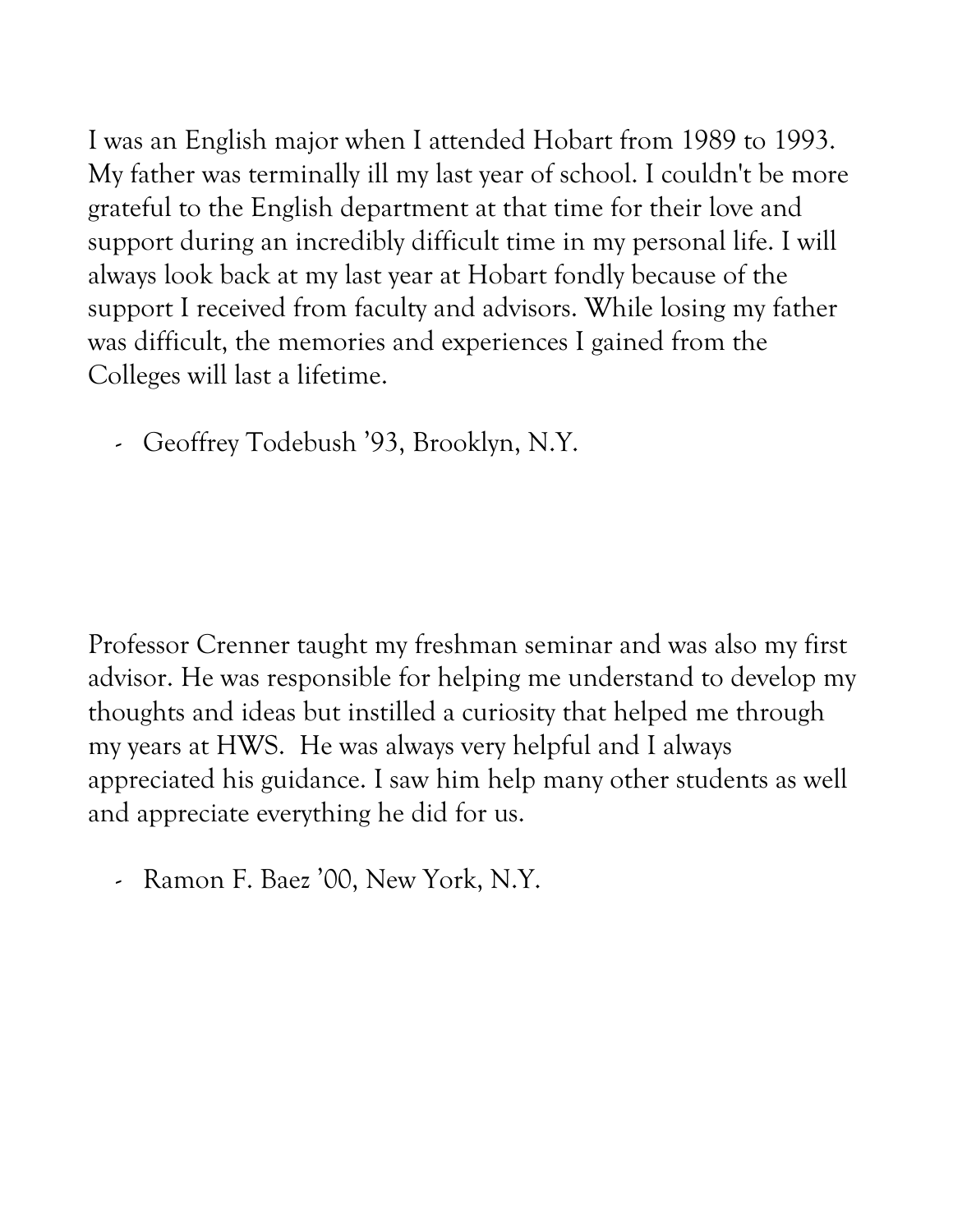I took "Poe, Dickinson, and Frost" with Professor Crenner, and he taught me the joy of having a poem memorized. He would recite poems to the class from memory with so much bliss, he demonstrated how joyful poetry and language can be. He said when you have poems memorized, you can take them out and turn them over in your mind anytime you need to. I have taken this life lesson with me since then, and have enjoyed carrying poems in my mind wherever I go, because of him. Thank you for this gift, Professor Crenner.

- Nina Moats Prater '04, Cedarville, Arz.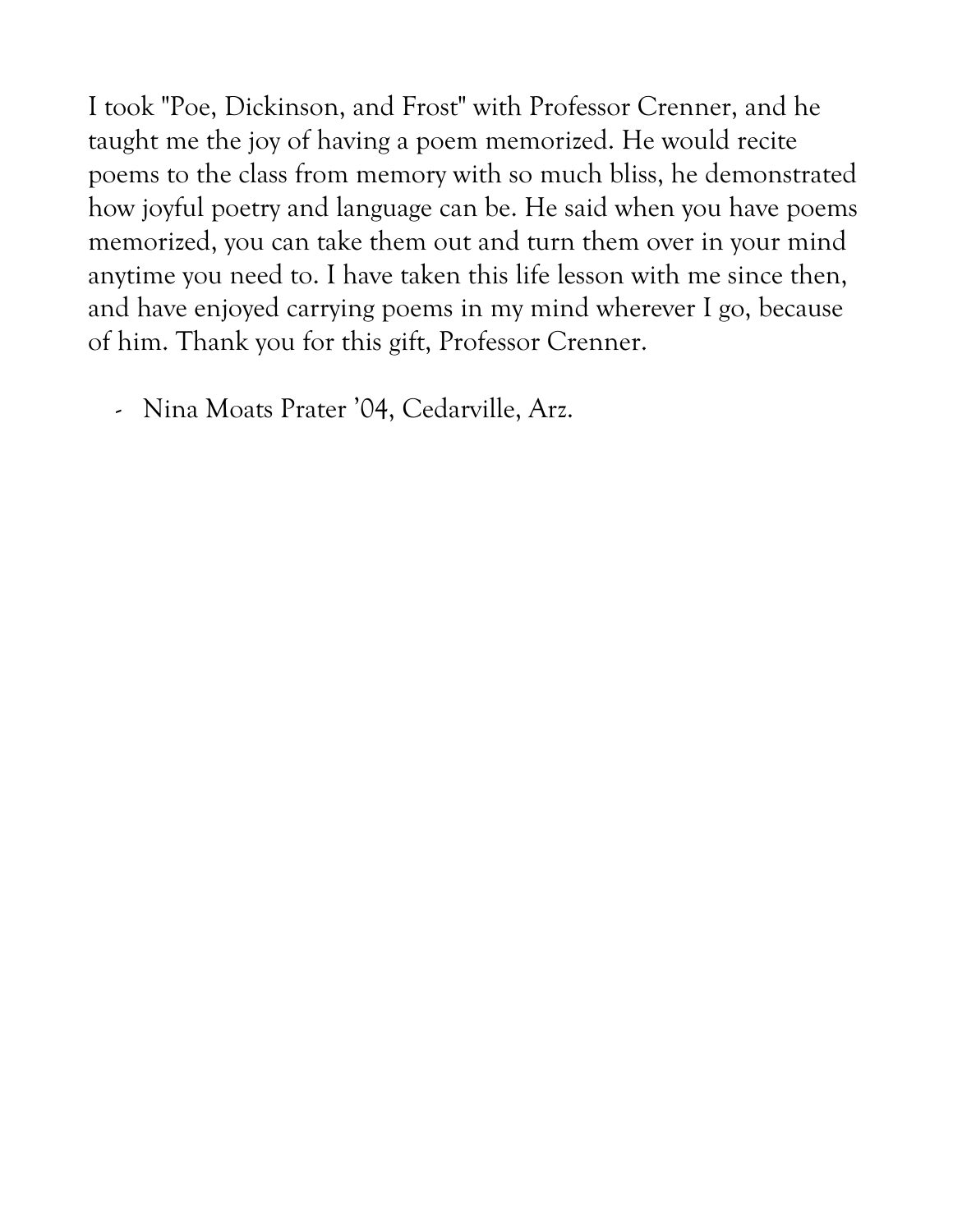I first met Jim Crenner when I was visiting HWS in the summer of 2000. HWS was among 5 universities I was interested in attending. While I was certainly drawn to its idyllic campus and gorgeous architecture, it was only after meeting Jim as an introduction to the English department that I knew it was the school I would apply early decision to. Later, when I found myself in his creative writing workshop freshman year, I understood that I was being taught by a truly extraordinary man. He could recite poems on the spot and his knowledge and passion for language and literature were inspiring; his critique of my writing was always honest and astute. I enrolled in several of his classes during those four years and I relished every single one of them. Many of the novels, stories, and poems we read I was already familiar with; however, Jim had a way of inspiring new, complex analysis of them and I fell in love with some of my favorite authors all over again. More than this, though, Jim was one of five very special English professors who, after a particularly torturous and dark year for me, offered me their hands and quite literally saved my life. Jim is incredibly kind, wise, and generous. He is more to me than part of the reason I went to HWS and part of the reason I stayed; he is a significant part of the reason I am a writer, mother, and teacher and deeply grateful to be all three.

- Jessie Sobey '05, Fairbanks, Alaska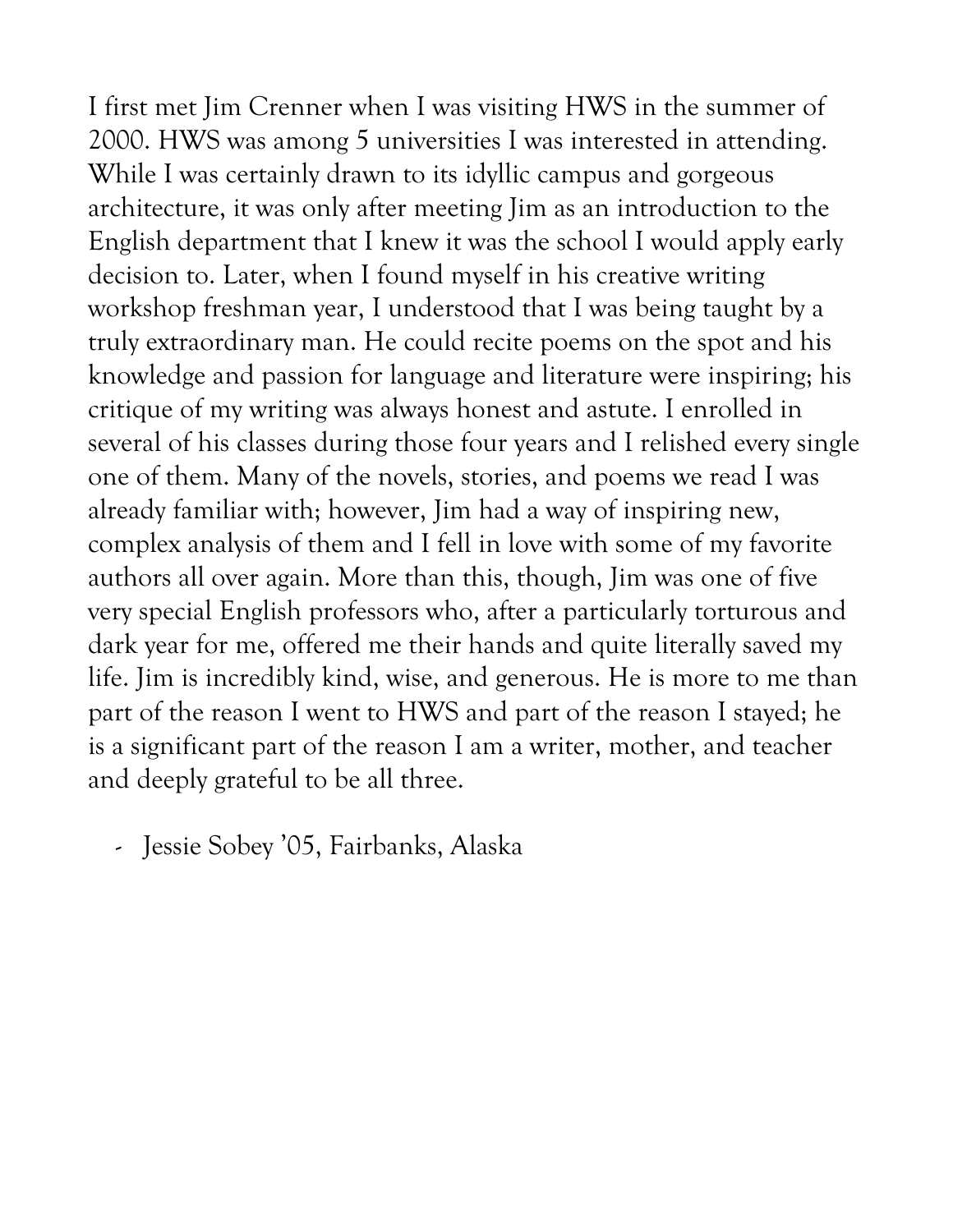Jim was my advisor during my first two years at the Colleges, which were his final years at the Colleges. He admitted me into his creative writing course the spring of that first year and, as the first writer I'd worked with, gave me my true instruction in the craft of writing, as well as my first taste of criticism, which has influenced my aesthetic immeasurably. Jim's good humor in conveying that criticism, and his simultaneous refusal to pull punches on lazy or imprecise language, sticks with me as much as the course mantra: writing is rewriting. I remember Jim taking me to lunch to discuss my work, even after his retirement, and returning my manuscript pages inked up and down in his red, felt-tipped cursive, each note full of encouragement, insight, and wit. Jim exemplifies the kind of faculty commitment I encountered elsewhere on campus, which extends infinitely beyond the classroom and which, I can't help but think, Jim helped forge during his long tenure at the Colleges.

- Andrew Wickenden '09, Climax, Mich.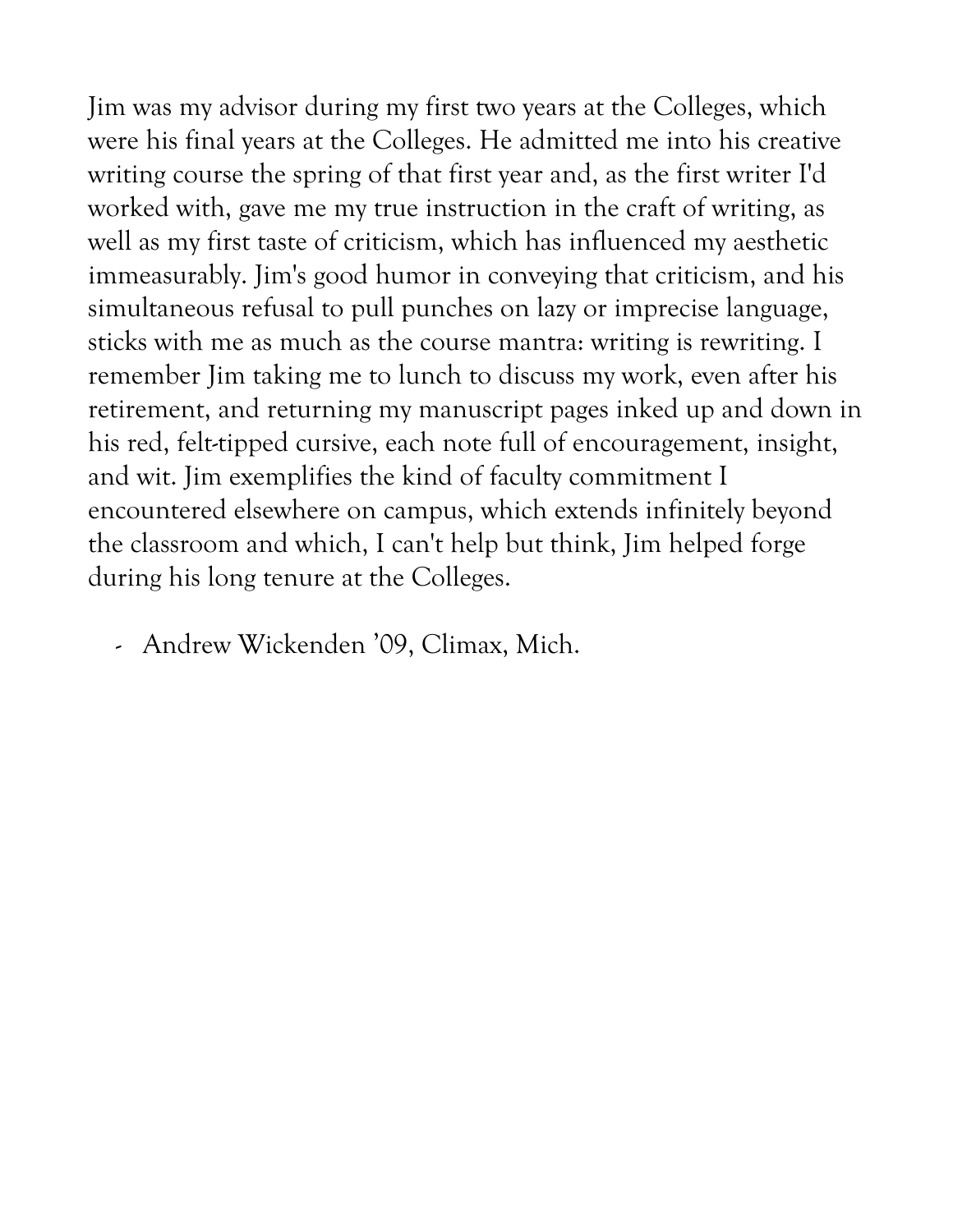I only took one class with Professor Crenner and Professor Ciletti but I remember what they taught, and the passion with which they taught, more clearly than almost any other professors. My class with Professor Crenner was freshman fall and my first English course at HWS. It's not a coincidence that after this I ended up an English major. James Crenner's knowledge is intimidating and every student should have an experience with a Professor of his intelligence at some point in their education. Elena Ciletti made me love art history. I'd taken art history courses previously and always enjoyed them. Professor Ciletti caused me to try to switch my major senior year to art history. At least once a year I look up Art History graduate programs and try to figure out how an eight year Latin student could swing the French or Italian language requirement. Learning from Professor Ciletti was one of the greatest gifts I had while at HWS.

- Patricia Stacey '10, White Lake, Mich.

James Crenner was my First Year Seminar professor and advisor. He saw potential in me and pushed me to succeed as just a First Year and I feel that my ultimate academic success was influenced by my experience with him. He respected my mind and wouldn't allow me to churn out a product that wasn't engaging with an important idea  $\sim$ one of the most valuable lessons I've ever learned.

- Merrill Amos '11, Brighton, Mass.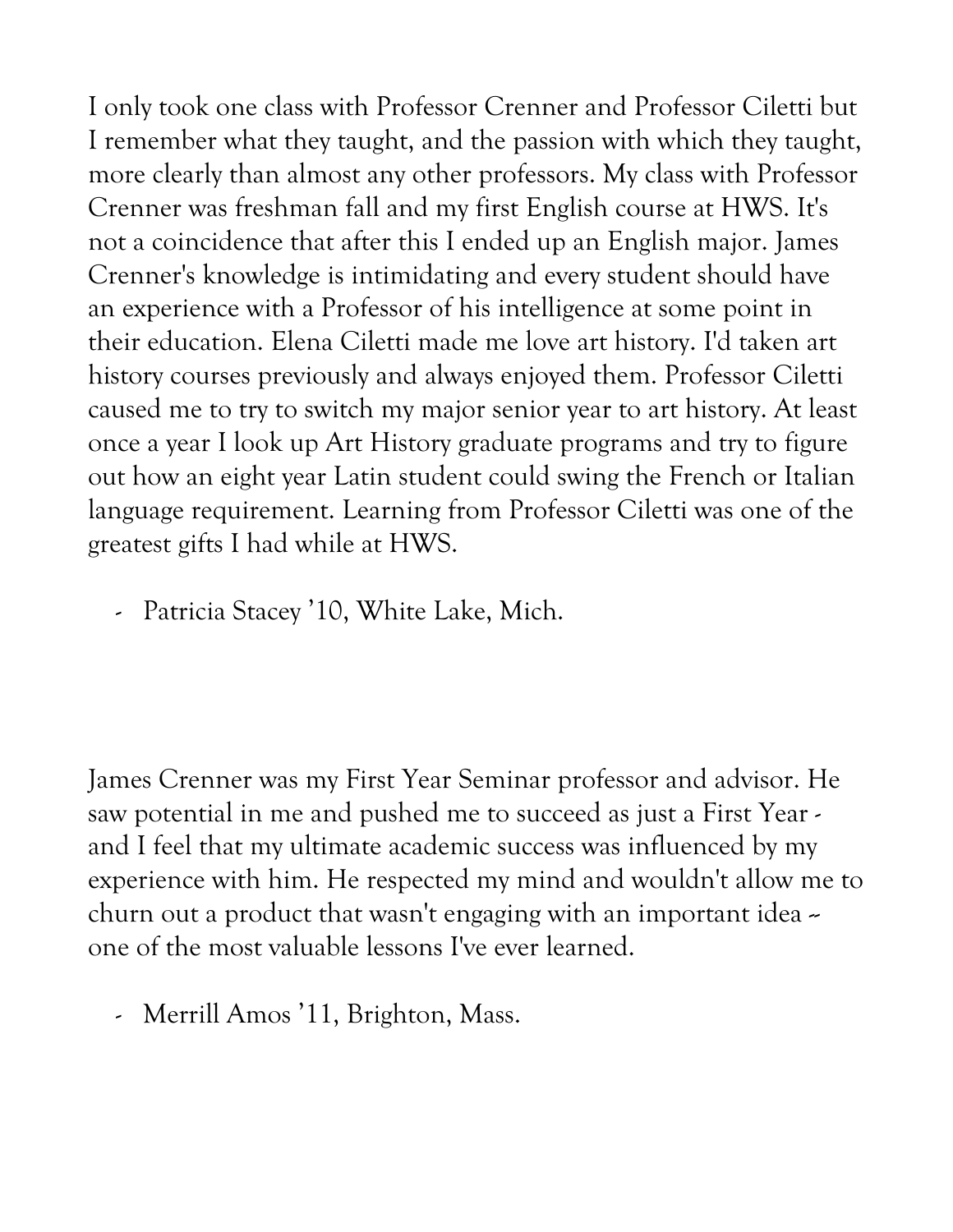Professor Crenner was my dad's writing professor in 1970 (Todd Rosenthal '71), and mine in 2007-2008, and we were both equally as inspired by his energy and creativity. He pushed me to be the best writer I possibly could be, without making any of the assignments seem like work. I will forever be grateful for Professor Crenner and so glad I got to share such a wonderful man with my dad!

- Molly Rosenthal '11, Washington, DC

Jim and I taught together in one of the first multi-disciplinary General Education programs in the 1976 – 77 academic year, a year in which Jim received the faculty prize for teaching. It was he who taught me the beauty of poetry as that course played out. For Jim, poetry was "the song he sang and singing made" (you'll recognize this, Jim) as his presentations unfolded — poet as poem — a remarkable standard.

- Professor of Education Emeritus John W. Burns, Ovid, N.Y.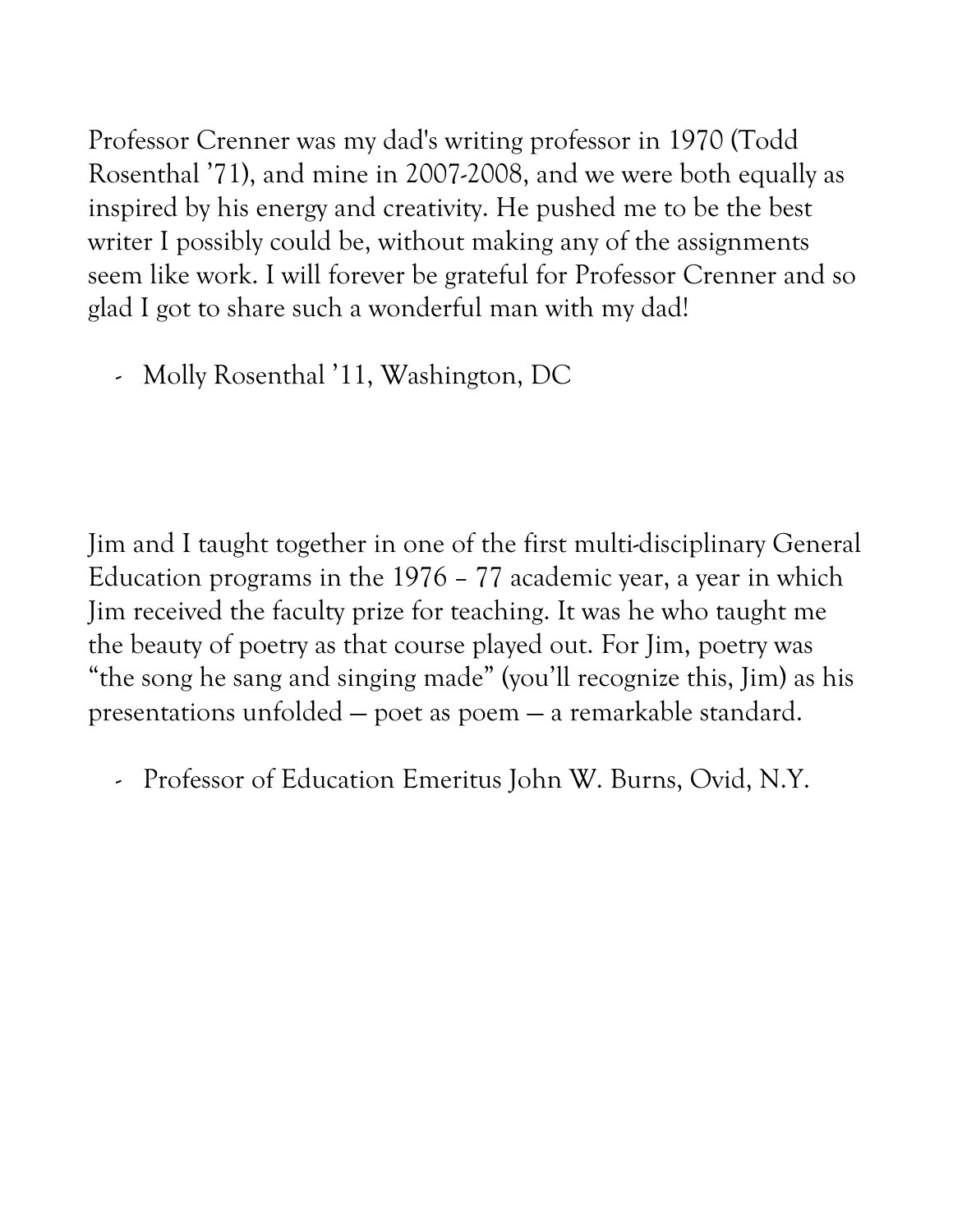May 6th, 2017 Writing to you from rain drenched Rochester, New York

Dear Professor Crenner,

The privilege of being your student was knowing that as hard as I worked, as dedicated as I was to crafting my words on paper, you would be unflinchingly, constructively critical as you weighed every word, every punctuation mark, every moment of dialogue.

Your energy and care as you led our classes in a circle of thought and voices was always where I wanted to be.

Your unerring writer's voice and eye, your willingness to be an editor who cared about every single assignment coming your way, was inspiring as a student.

I also had the privilege of listening and learning in Professor Ciletti's phenomenal art history classes, too, and I still remember her reading aloud your poetry in our class, her pride and love for your words on paper inspiring.

I still have all of the papers I wrote for the many classes I took with you, from memoir style stories to poetry, from papers examining the impact of Huckleberry Finn's journey to Edith Wharton's heroines, from essays examining the poetry of William Carlos Williams to creative short fiction. Your red scrawl writing is part of a conversation you're having with my words on paper, and that critique was always welcome and invigorating.

You knew how to challenge. I was proud of my words.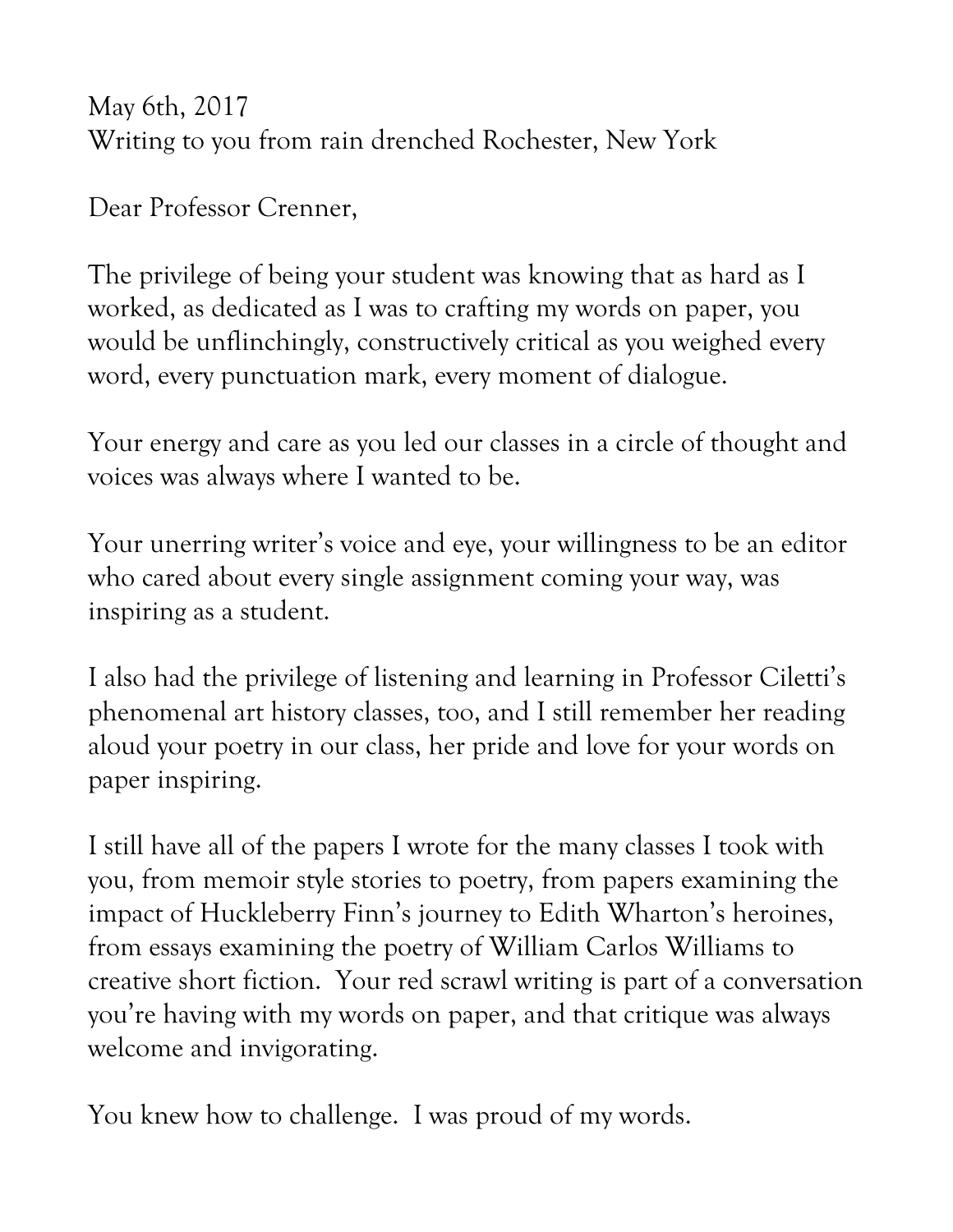I have been teaching since I graduated from William Smith College in 1992: from college students at Syracuse University in both the Writing Program and the Classics Department to middle school students (for a brief span of time) and, for most of my 25 year career, working with high school English students at Pittsford Sutherland High School in Pittsford, New York.

I fell in love with teaching writing and literature, and both you and Professor Ciletti are a part of the reason I have so much fun making a difference in my chosen career: because the two of you made a difference for me when I was your student.

Each year, I read Mark Twain, F Scott Fitzgerald, Leo Tolstoy, Anton Chekhov, Alice Walker, Nathaniel Hawthorne, Edith Wharton and Zora Neale Hurston; I read Ken Kesey, Colson Whitehead, Elie Wiesel and Kurt Vonnegut, Emily Dickinson, Ray Bradbury and June Jordan, Toni Morrison and Langston Hughes; I teach Ernest Hemingway, Charles Dickens and William Shakespeare, JD Salinger and August Wilson, Sandra Cisneros and Harper Lee, Jeannette Walls and David Sedaris, Thomas Hardy, Adrienne Rich and Anne Sexton, Homer and George Orwell, and so many other voices that refuse to stay silent.

As these poets and artisans-in-words crowd my classrooms, practically invisible except for the way in which they consistently escape from the pages of the stories they've composed, you will witness how their journeys inspire and challenge my student writers.

Just like you introduced poets and writers to me with such enthusiasm and I found myself in their stories, my writers and readers and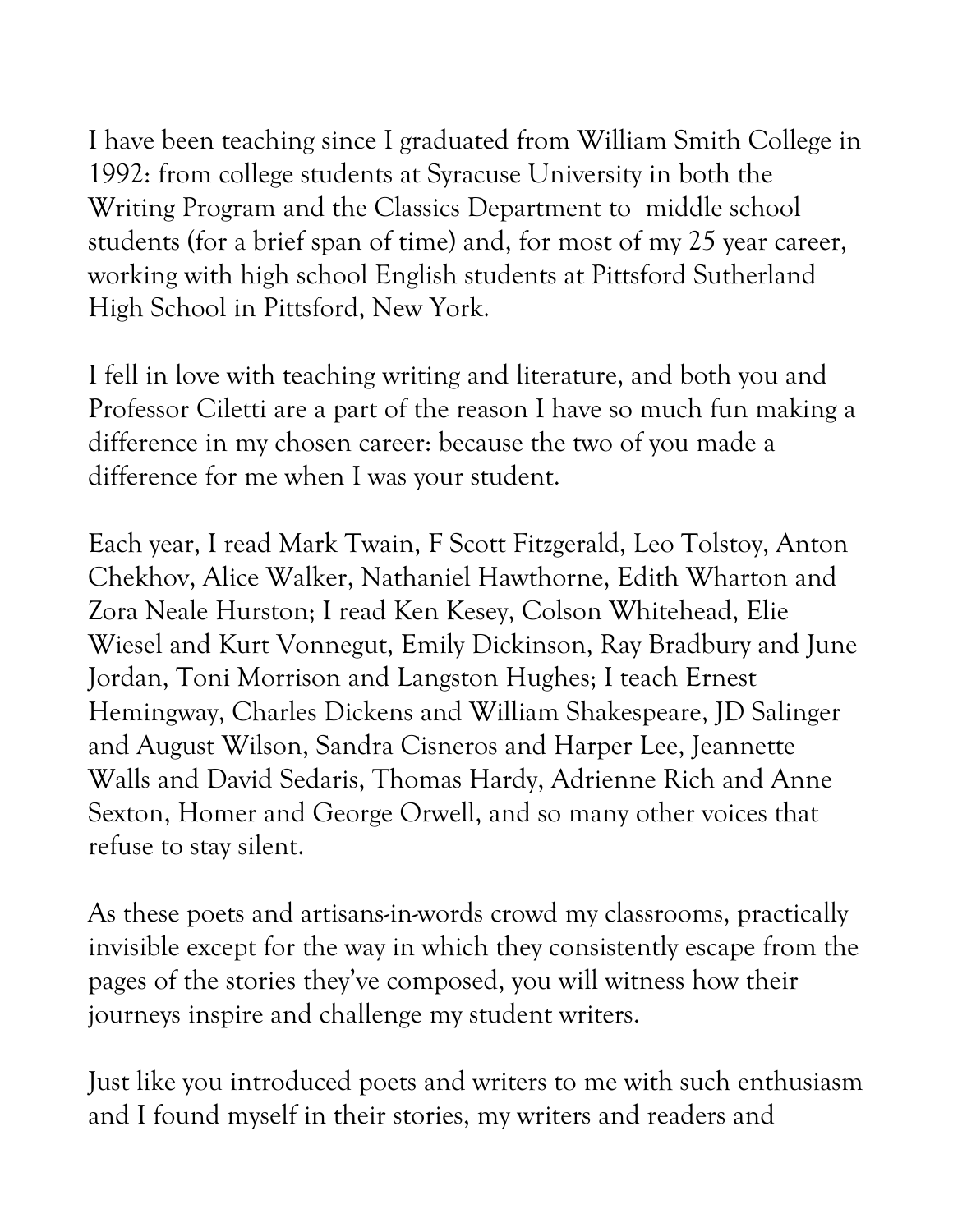thinkers are on their way, too.

You should know, Professor Crenner, that as crowded as my full classes may be with 29 students, on the third floor of our forever sweltering building, your influence is there, too, in the way that I respond, in depth, to my writers.

Thank you for choosing to be a Teacher.

With appreciation,

Marni Rabinowitz '92 Pittsford Sutherland HS English Department 55 Sutherland Street Pittsford, New York 14534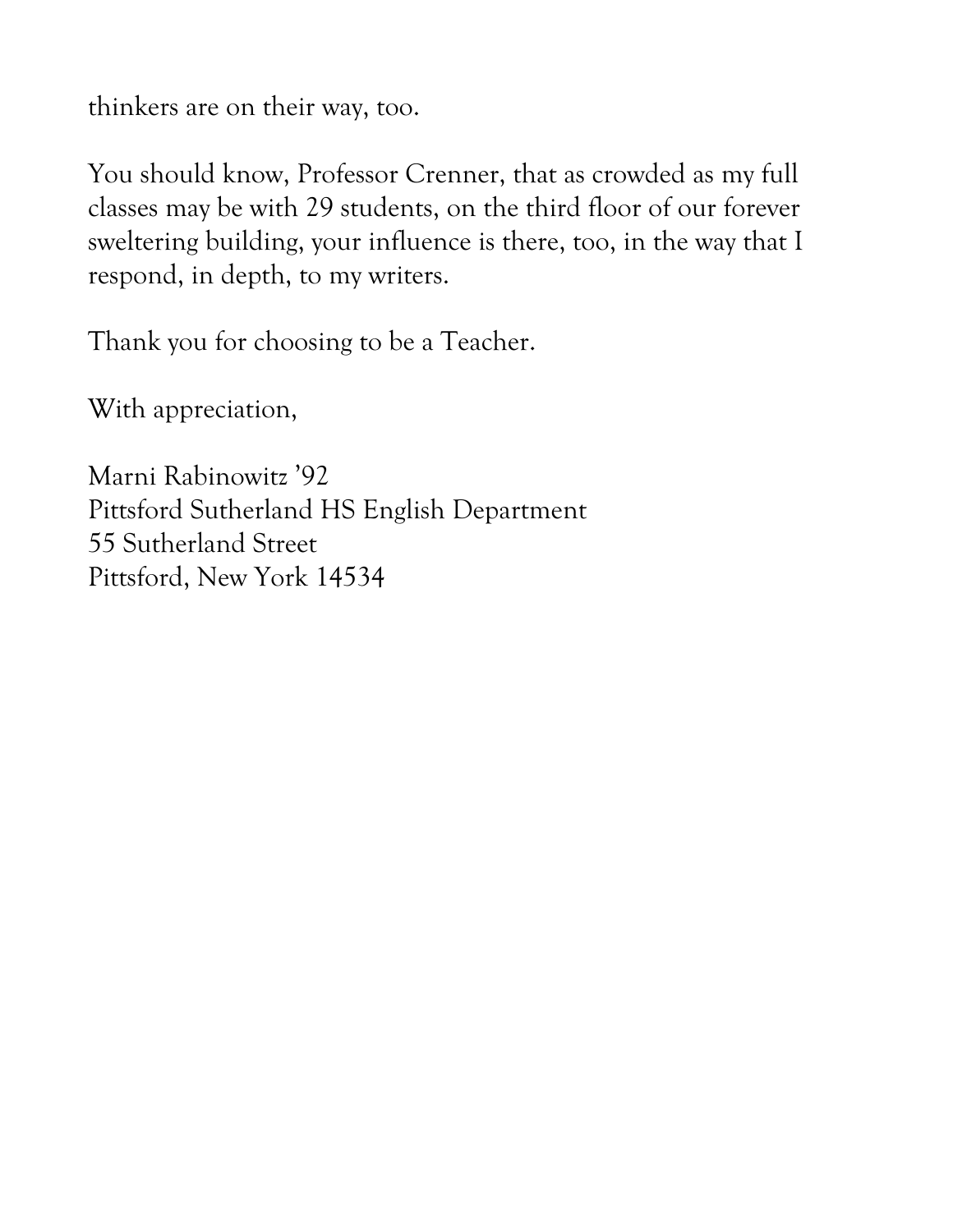## **Distinguished Faculty Award Presentation Remarks By Niki Korda '90**

From the moment I was asked to present this award, I've been thrashing around in my head trying to figure out how on earth I could possibly relate the profound impact Jim Crenner has had on his students over the course of his career, and to do so without sounding cliché, no less! Excuse me if I get carried away, but I've found there's no overstating Professor Crenner's deservingness of this award. It's easy, yet time-consuming, to list his many distinctions and accomplishments, beginning with his MFA in Creative Writing from the prestigious Iowa Writer's Workshop, to the many fellowships, awards, titles and prizes such as membership in the American Academy of Poets and the Woodrow Wilson Foundation, culminating in his appointment to the Colleges' eminent John Milton Potter Chair in 2000. Along the way he co-founded and edited the Seneca Review, an internationally influential and renowned literary journal; authored four books of poetry, a novel and over 50 submissions in various magazines and anthologies; and served on over a dozen community committees and service groups. Oh yea, he was also a teacher.

His CV is 4 pages long, and lists every work, every award, every publication. But it does nothing to capture the reason we are honoring Jim Crenner today.

Reading the reflections sent in by past students, one notices a pattern. We recognized that we were taking English classes, to learn to analyze fine literature and craft sophisticated compositions, but the lasting lessons we took from those classes diverged from the curriculum into much deeper domain  $-$  personal growth  $\sim$  that can be neither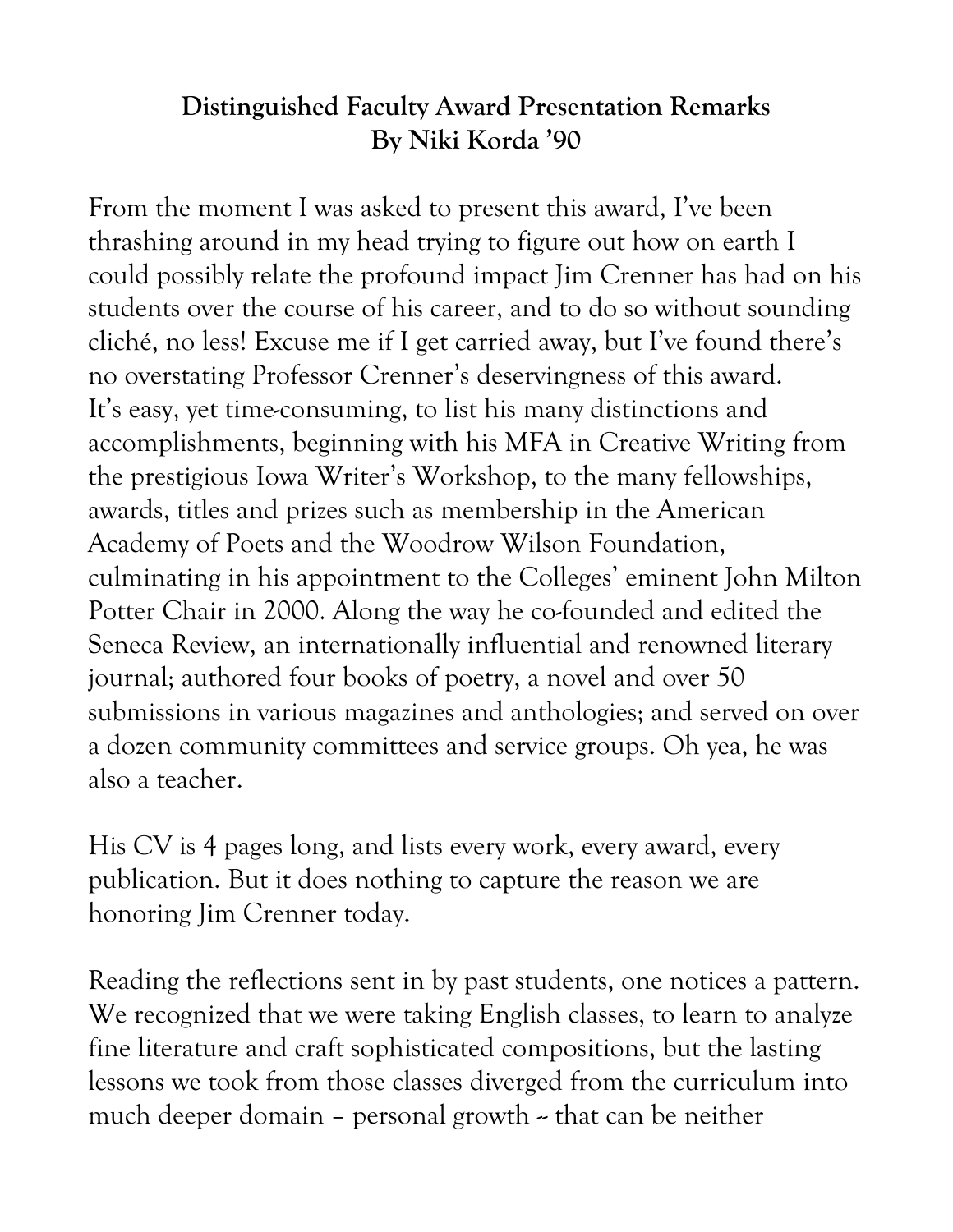measured nor graded.

The professor recites a poem, and the class discusses its meaning; the students are exposed to a new piece of writing and maybe a new factoid from history or a tidbit of philosophy. Maybe they're thinking about words or grammar in a new way. Maybe they're inspired to write something creative of their own. This is no small feat but it's the least we expect from a good teacher. When you have a Great Teacher, however -- a teacher like Crenner -- those students also learn what it means to be genuinely impassioned by art and by life. They witness how fulfilling intellectual curiosity and creativity can be. Even deeper, they feel the powerful drive to inspire others.

Crenner used his platform as an English professor to teach whatever lesson any of us needed to learn, as long as we were open to it. There was no end to his encouragement to dig deeper, go farther, seek answers, be brave, be braver.

With insight and dedication, he not only literally helped us solve our problems, personal or academic, but in the process he promoted selfconfidence simply by being so respectful, attentive and caring. This legendary, brilliant and almost scary professor wouldn't be spending his valuable time on me if I didn't have anything to offer, right…? For me personally, Crenner was the first highly respected adult in my life to treat me like a respected adult, and by the end of my first course with him, for the first time in my life, I saw myself as a serious student with real capabilities and academic potential. I didn't always believe him but he never lost faith in me, even when I couldn't figure out why. I can't overstate how much his support, even across the distance of years, has meant to me throughout my life.